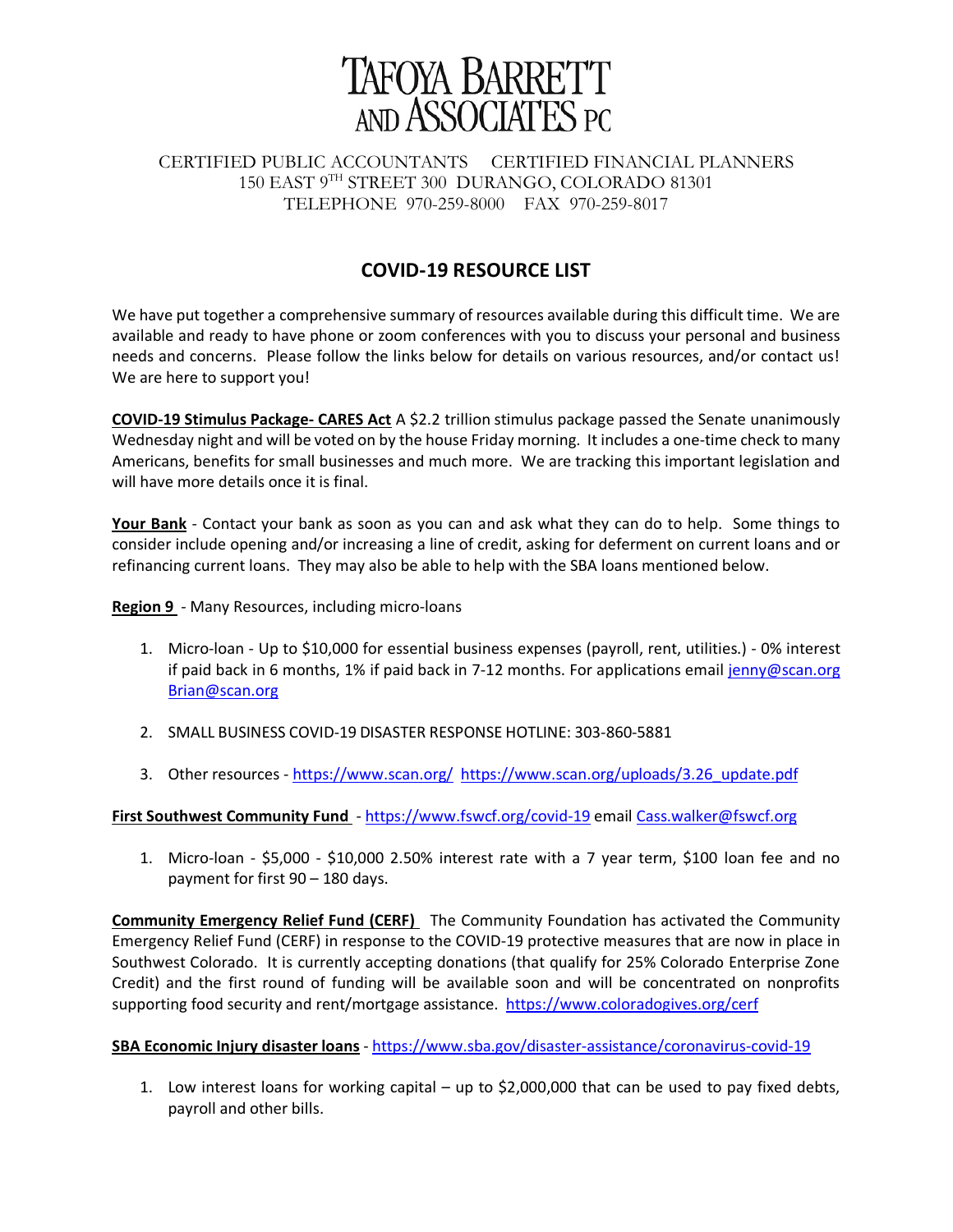

- 2. Maximum unsecured loan is \$25,000
- 3. Interest rate of 3.75% with long‐term payments dates up to a maximum of 30 years
- 4. To apply https://disasterloan.sba.gov/ela/ you may need information from your business and personal tax returns so have them available. You will also need IRS Form 4506T, Schedule of Liabilities (SBA Form 2202) and a Personal Financial Statement (SBA Form 413).
- 5. For power point with more details https://choosecolorado.com/wpcontent/uploads/2020/03/Coronavirus‐Slide‐Presentation‐SBA‐03.18.20‐1.pdf
- 6. Deferment on Existing Disaster Loans defers payment on existing disaster loans through December 31, 2020. https://www.sba.gov/about-sba/sba-newsroom/press-releases-mediaadvisories/carranza‐implements‐automatic‐deferment‐existing‐sba‐disaster‐loans‐through‐end‐ 2020
- 7. SBDC has advisors that can help you fill it out HTTPS://SBDCFORTLEWIS.ORG

**Unemployment Insurance Resources** – To file for unemployment benefits or help employees file. Most employers and employees should qualify – currently self-employed and/or independent contractors may not, however this may change with the CARES Act! !https://www.colorado.gov/pacific/cdle/informationand‐resources‐coronavirus#Employer%20Resources **Get help from your payroll company if you use one!**

**Families First Coronavirus Act** (FFCRA)– Federal Act (H.R. 6201) that was passes on 03/18/2020

- 1. Paid Sick Leave requires private employers with less than 500 employees and all public employers to provide two weeks' worth of paid sick leave to employees subject to quarantine or isolation, experiencing symptoms of COVID‐19 or are caring from someone.
	- a. Provides up to \$200 per day (\$2,000 in total) or \$511 per day (\$5,111 in total) depending on whether sick or caring for someone else.
	- b. Certain health care providers, emergency responders and employers with less than 50 employees are exempted (if requirement jeopardizes business's viability).
	- c. Extends existing Family and Medical Leave Act to cover a workers absence due to taking care of children whose school and/or daycare are not available of up to \$200 per day.
	- d. These wages are not subject to Social Security tax.
- 2. Tax Credits to Employers and Self‐Employed Provides refundable tax credits to employers who are subject to above rules.
	- a. For sick leave benefits credit are limited to same amounts as above (\$200 per day or \$511 per day).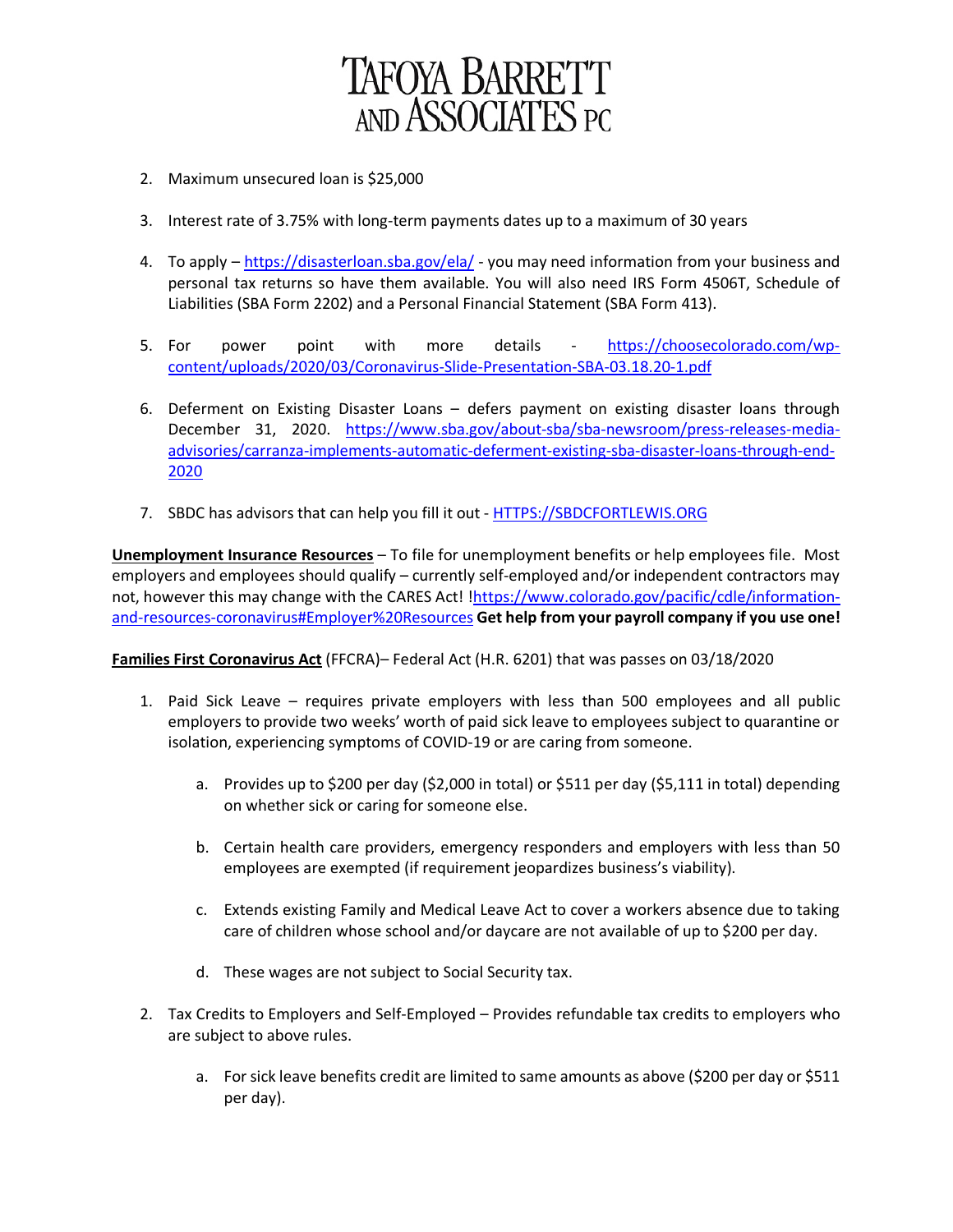

- b. For expanded FMLA benefits limited to \$200 per day.
- c. Similar benefits are available to self‐employed
- 3. FFCRA Links FFCRA Employee Rights Poster

### **IRS Extended filing and Payment Deadline, (April 15th to July 15th):**

1. IRS Website Expanded Explanation via Q&A:

https://www.irs.gov/newsroom/filing-and-payment-deadlines-questions-and-answers

- 2. Of note:
	- a. Clarifies extension of due date to make 2019 Traditional and ROTH IRA contributions for also from April  $15^{th}$  to July  $15^{th}$ .
	- b. Clarifies extension of due date to make 2019 HSA or Archer MSA contributions also from April 15<sup>th</sup> to July 15<sup>th</sup>.
	- c. Clarifies that  $2^{nd}$  Quarter Estimates for 2020 are still due June 15 even though  $1^{st}$  quarter will be due July 15.
	- d. Provides link to State Agencies –

https://www.taxadmin.org/state‐tax‐agencies

#### **Colorado State Recovery & Assistance**

1. Link to Colorado State Recovery & Assistance:

https://covid19.colorado.gov/state‐recovery‐assistance

2. Link to Colorado COVID‐19 Business Resource Center:

https://choosecolorado.com/covid19/

#### **Other Information of Interest:**

- 1. County Information and Resources https://www.swcoda.org/la-plata-county
- 2. Article regarding Student Loan Relief: